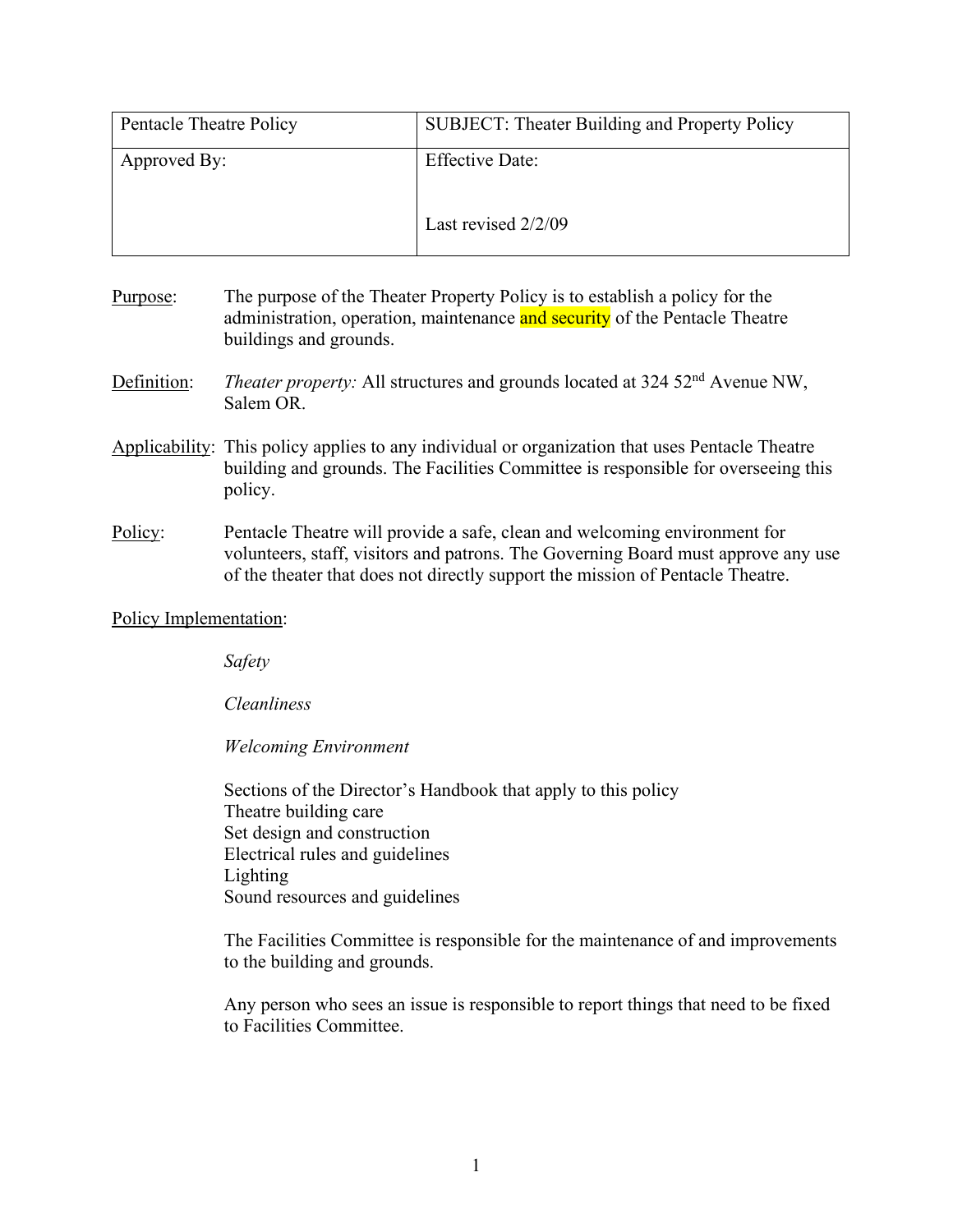The director is responsible for adhering to this policy during the period his or her show is in the theater. Refer to the Director's Handbook for expectations of the cast and crew.

The director is responsible for communicating expectations to the cast and the crew.

Facility users may rearrange the furniture in the lobby to suit their needs for a specific situation; however, they must return furniture to original locations as indicated in Appendix A.

No food and/or beverages (other than water in covered containers) may be brought into the auditorium seating area or technical booth. Food (other than prop food) will be consumed in the lobby, kitchen and dressing room only. The only exception to this policy is that food and beverages may be brought into the stage area during work parties or volunteer training events at the exclusive discretion of the Executive Director or Production Director.

Return tables to their proper storage area after use.

All volunteers and employees of Pentacle Theatre shall make every effort to protect the floors and walls and decking of the theater. Drop cloths are available in the paint room and must be used. With proper precautions, the lobby and decks may be used for set, prop and costume construction.

Spray painting in the lobby or on the lower decks is prohibited. The production director determines where volunteers may paint on the upper deck.

The director is responsible for making sure the lobby, restroom and exterior areas are clean before *each* performance. See director's handbook.

Use only the cleaning materials for the floors that are stored in the Utility Room.

Pentacle Theatre staff clean the restrooms once a week during the run of the show.

Pentacle Theatre staff will clean the auditorium and lobby

Problems with the facility (burned out light bulbs, leaking toilets, etc.) must be reported to the Theater Maintenance Technician.

The director is responsible for physically checking every door of the theater building prior to leaving the building after a rehearsal or performance to ensure the doors are latched and locked and arming the security system using the code supplied by the executive director.